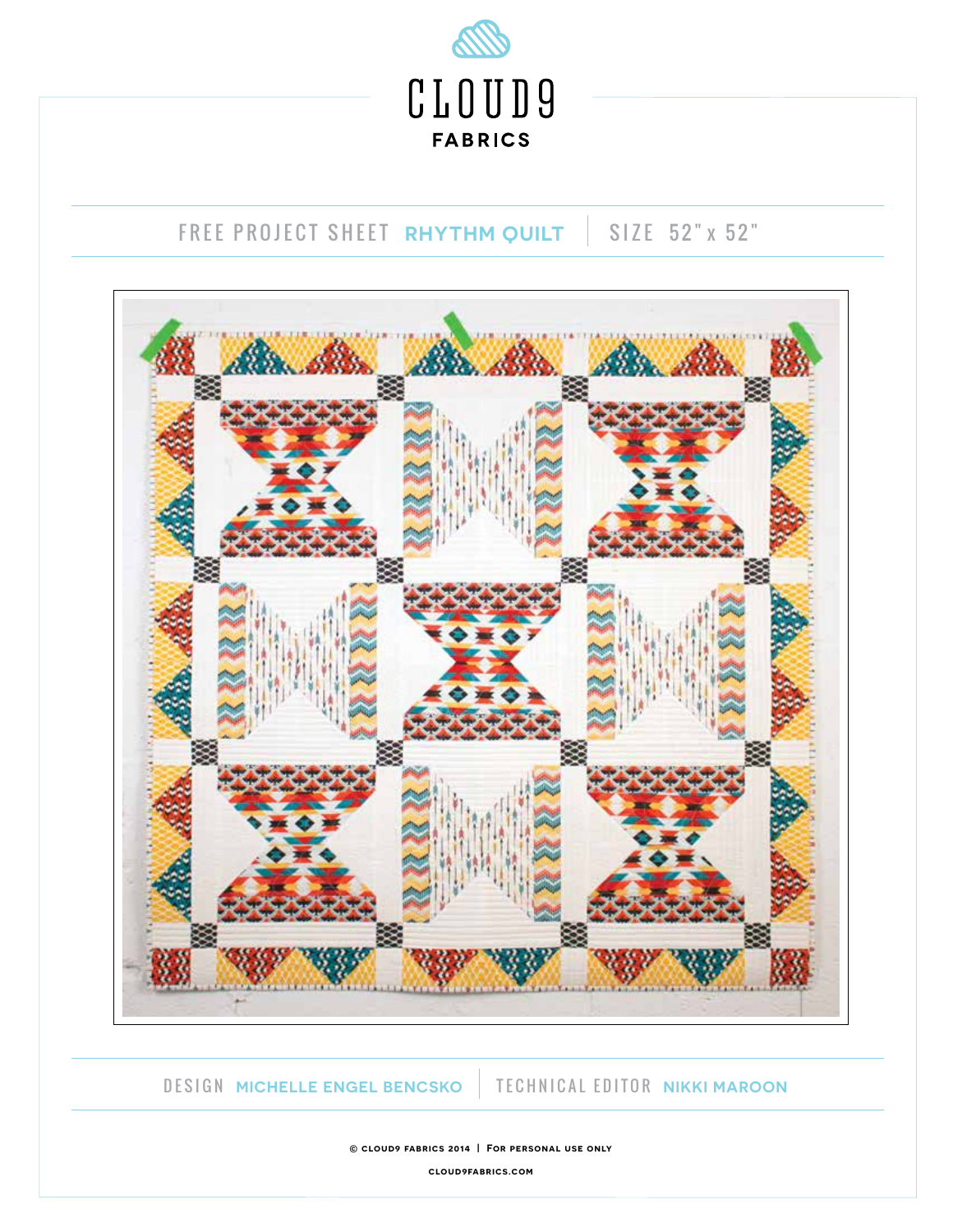## MATERIALS

# **RHYTHM QUILT** FEATURING **ENCHANTED** BY **MICHELLE ENGL BENCSKO**

*1/8 yard* Tear Drop Bead {Shadow}, *½ yard* Tear Drop Bead {Sunshine}, *¼ yard* Zig Zag Feathers {Turquoise}, *1/3 yard each* Raven Moon & Zig Zag Feathers {Coral}, *5/8 yard* Serape, *3/8 yard each*  {Arrows & Seed Bead Chevron}

*1¼ yards* White fabric for Background, *½ yard* Arrows for Binding, *31/3 yards* Backing

# CUTTING DIRECTIONS

*Cutting dimensions include ¼" seam allowances.*

*From* Tear Drop Bead {Shadow}: 1- 2½" strip x WOF *subcut* into:  *•* 16- 2½" x 2½" squares *From* Tear Drop Bead {Sunshine}: 4- 3½" strips x WOF *subcut* into:  *•* 48- 3½" x 3½" squares *From* Zig Zag Feathers {Turquoise}: 2- 3½" strips x WOF *subcut* into:  *•* 12- 3½" x 6½" rectangles *From* Zig Zag Feathers {Coral}: 2- 3½" strips x WOF *subcut* into:  *•* 12- 3½" x 6½" rectangles 1- 3½" strip x WOF *subcut* into:  *•* 4- 3½" x 3½" squares *From* Serape:

- 4- 4½" strips x WOF *subcut* into:
	- *•* 12- 4½" x 12½" rectangles (you will only use 10)

*From* Arrows: 1- 12½" strips x WOF *subcut* into:  *•* 8- 4½" x 12½" strips *From* Raven Moon: 4- 2½" strips x WOF *subcut* into:  *•* 12- 2½" x 12½" strips (you will only use 10) *From* Sead Bead Chevron: 1- 12½" strip x WOF *subcut* into:  *•* 8- 2½" x 12½" strips White background: 8- 2½" strips x WOF *subcut* into:  *•* 24- 2½" x 12½" strips 1- 3½" strip x WOF *subcut* into:  *•* 16- 2½" x 3½" strips

- 4- 4½" strips x WOF *subcut* into:
	- *•* 36- 4½" x 4½" squares

Binding: 6- 2½" strips x WOF

# ASSEMBLY DIRECTIONS

#### **BLOCK ASSEMBLY**

1. Mark a diagonal line from corner to corner on the wrong side of 36 solid white 4½" squares *[fig 1a].* Place squares on opposite ends of 10 Serape and 8 Arrow pieces (measuring 4½" x 12½") and sew along lines.*[fig 1b]* Trim each corner, leaving a ¼" seam allowance and press seams open.*[fig 1c]*.

2. Sew the rectangles into pairs to make 5 Serape blocks and 4 Arrow blocks. *[fig 1d]*

3. Sew a 2½" x 12½" strip of Raven Moon to either side of each Serape block. Press seams open. Sew a 2½" x 12½" strip of Sead Bead Chevron to either side of each Arrow block. Press seams open.*[fig 1e]*

### **OUTER BORDER / FLYING GEESE**

4. Mark a diagonal line from corner to corner on the wrong side of 48 Tear Drop Bead {Sunshine} pieces. *[fig 2a]* Sew squares along lines to one end of each of the 12 Zig Zag Feathers {Turquoise & Coral} pieces. *[fig 2b]* Trim each corner, leaving a ¼" seam allowance and press seams open. *[fig 2c]* 

5. Repeat with remaining Tear Drop Bead {Sunshine} squares. *[fig 2d]* Trim each corner, leaving a ¼" seam allowance and press seams open. *[fig 2e]* 

6. Sew flying geese into pairs as shown *[fig 2f]* for a total of 12 pairs.